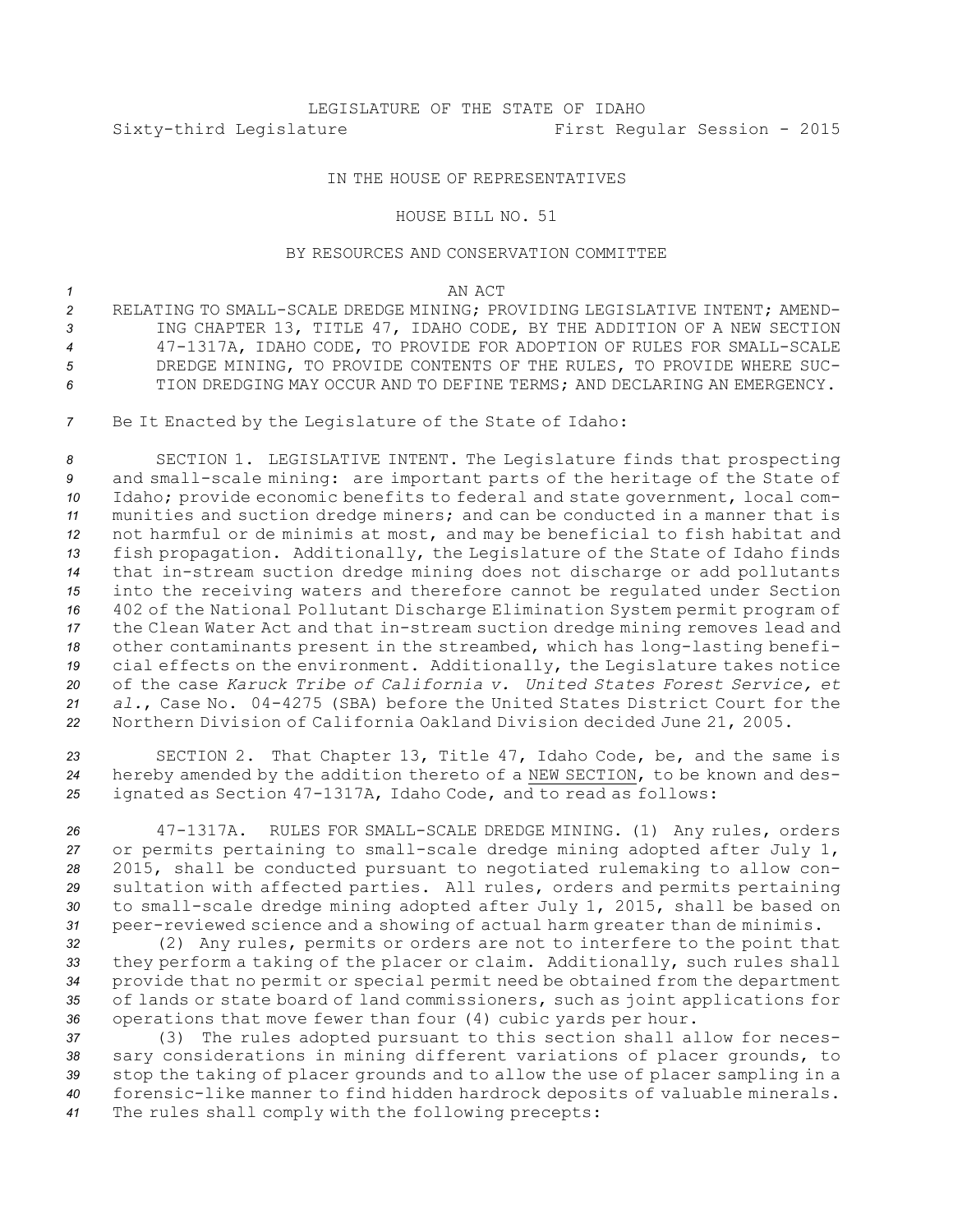*<sup>1</sup>* (a) The value in placer grounds determines what area of ground must be *<sup>2</sup>* worked, what equipment must be used and how long per year the placer *<sup>3</sup>* grounds must be worked to make mining profitable.

 (b) No low arbitrary horsepower ratings on suction dredges, as those ratings: make it dysfunctional to the point of disabling the intended application; fail to address the functions beyond suction power that are necessary to recover gold under the many conditions that exist in placers; and that stop progress and impede innovation to suction dredge design. When practical, avoid stacking rocks if they can be fanned out in <sup>a</sup> single low-profile layer. When practical, fan out dredge tailings across <sup>a</sup> stream to keep <sup>a</sup> low profile, but leave <sup>a</sup> three (3) foot wide area for fish to travel.

*<sup>13</sup>* (c) Suction dredging is to be allowed in the wetted perimeter below the *<sup>14</sup>* high water mark on <sup>a</sup> stream or river open to prospecting and mining.

 (4) On lands open to prospecting and mining, no permits are needed pursuant to this chapter or rules of the department of lands: for sampling with <sup>a</sup> suction dredge to locate placer deposits; for sampling with <sup>a</sup> suction dredge to determine the mineral content of streams and rivers for locating unfound hardrock deposits of valuable mineral; or for working with <sup>a</sup> dredge on open bedrock crevicing areas with no or little gravel cover. If any agency believes <sup>a</sup> form of notice of intent is needed, it should be no more than name, address, phone number and location where the foregoing activity is to occur and that the activity is valid upon receipt by that agency of the notice by e-mail, by e-mail and phone call or by letter.

 (5) The rules adopted pursuant to this section shall take notice that the amount of anadromous fish eggs and fish taken by fishermen is large while there are no documented cases of harm from suction dredge miners; therefore, <sup>a</sup> waiver should be granted outside the time there are no anadromous fish eggs to <sup>a</sup> part-time dredger, if the dredger can show there are no anadromous fish eggs in the area of operation. <sup>A</sup> notary public document can be e-mailed to the appropriate agency stating that no anadromous fish eggs were found in the area of operation, if necessary. <sup>A</sup> full-time dredger should have <sup>a</sup> tak- ing right of anadromous fish eggs similar to the fishermen and wind turbine farms. This is necessary to prevent <sup>a</sup> taking of placers and claims by extend- ing the time to operate in <sup>a</sup> profitable manner and because some placer areas cannot be safely or profitably worked at certain times of the year. No bond- ing of small-scale suction dredge miners moving five (5) cubic yards or less per hour shall be required.

 (6) The rules shall provide that streams in established mining dis- tricts that were taken out by giving them <sup>a</sup> designation, natural or recre- ational, shall be put back in these established mining districts under full multiple use as originally intended because it is necessary to work in small streams during dangerous unworkable high water in large streams, thus having <sup>a</sup> place to work. And, the small streams by sampling provide valuable infor-mation for location of unfound hardrock deposits.

 (7) The rules shall provide that restricting access to open mining ar- eas or mining claims is prohibited. <sup>A</sup> person may not attempt to restrict ac- cess to any open mining area or valid mining claim or to harass or interfere in any way with <sup>a</sup> person engaged in lawful mining activities.

*50* (8) As used in this section: